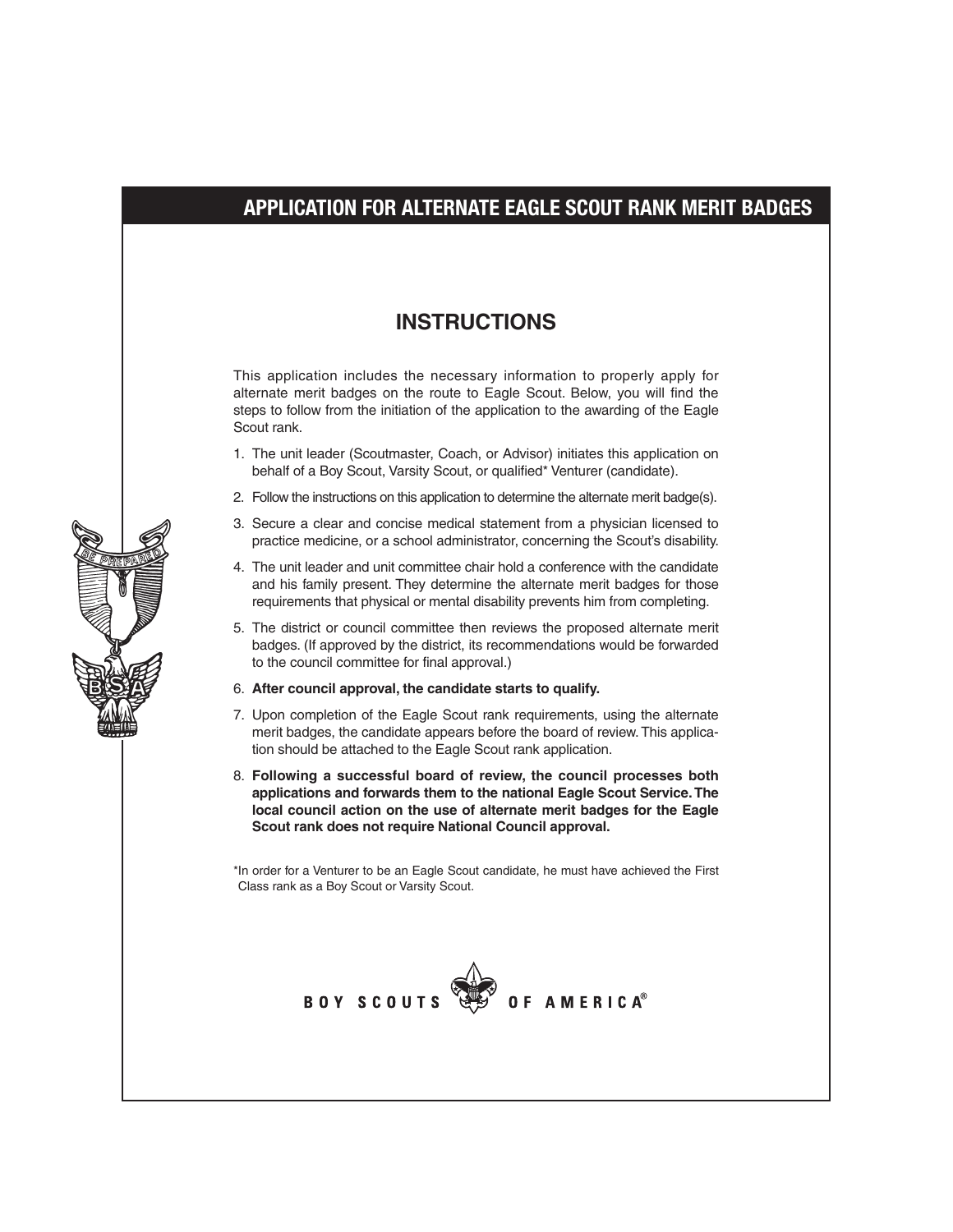### **GUIDELINES FOR ADVANCEMENT TO EAGLE SCOUT RANK FOR SCOUTS WITH DISABILITIES**

- 1. The Eagle Scout rank may be achieved by a Boy Scout, Varsity Scout, or qualified\* Venturer who has a physical or mental disability by qualifying for alternate merit badges. This does not apply to individual requirements for merit badges. Merit badges are awarded only when all requirements are met as stated.
- 2. The physical or mental disability must be of a permanent rather than a temporary nature.
- 3. A clear and concise medical statement concerning the Scout's disabilities must be made by a physician licensed to practice medicine, or an evaluation statement must be certified by an educational administrator.
- 4. The candidate must earn as many of the required merit badges as his ability permits before applying for an alternate Eagle Scout rank merit badge.
- 5. The Application for Alternate Eagle Scout Award Merit Badges must be completed prior to qualifying for alternate merit badges.
- 6. The alternate merit badges chosen must be of such a nature that they are as demanding of effort as the required merit badges.
- 7. When alternates chosen involve physical activity, they must be approved by the physician.
- 8. The unit leader and the board of review must explain that to attain the Eagle Scout rank a candidate is expected to do his best in developing himself to the limit of his resources.
- 9. The application must be approved by the council committee responsible for advancement, utilizing the expertise of professional persons involved in Scouting for the disabled.
- 10. The candidate's application for Eagle must be made on the Eagle Scout Rank Application, with the Application for Alternate Eagle Scout Award Merit Badges attached.

#### **The Purpose of the Eagle Scout Award**

A recipient of the Eagle Scout Award is a Boy Scout, Varsity Scout, or qualified\* Venturer who applies the principles of the Scout Oath and Law in his daily life. He has achieved the qualities listed below because of determination and persistence through the advancement program.

- • Concern for others
- • Ability to help others through skills he has learned
- Ability to live and work cooperatively with others by meeting his responsibility to his patrol and troop
- Concern for self by improving his physical fitness to the limits of his physical resources
- • Capacity for leadership
- \*In order for a Venturer to be an Eagle Scout candidate, he must have achieved the First Class rank as a Boy Scout or Varsity Scout.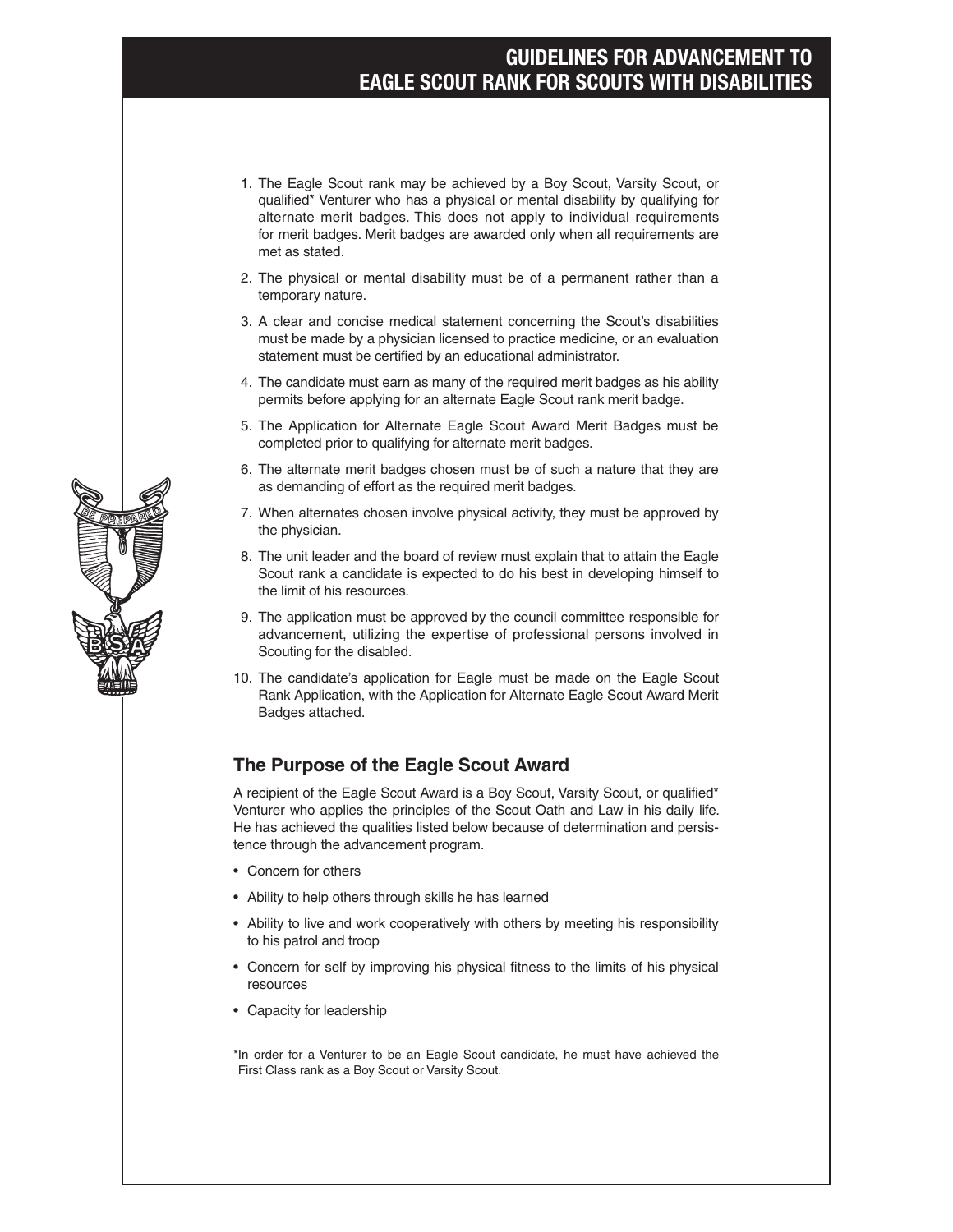# **APPLICATION FOR ALTERNATE EAGLE SCOUT RANK MERIT BADGES**

|                               | <b>District</b><br><u> 1989 - Johann Stein, marwolaethau a bhann an t-Albann an t-Albann an t-Albann an t-Albann an t-Albann an t-Alb</u>                                                                                                                                                                            |
|-------------------------------|----------------------------------------------------------------------------------------------------------------------------------------------------------------------------------------------------------------------------------------------------------------------------------------------------------------------|
|                               | <u> 1986 - Council American State (1986), connoil anno 1992.</u>                                                                                                                                                                                                                                                     |
|                               |                                                                                                                                                                                                                                                                                                                      |
|                               | We are submitting this application in behalf of ________________________________                                                                                                                                                                                                                                     |
|                               |                                                                                                                                                                                                                                                                                                                      |
|                               |                                                                                                                                                                                                                                                                                                                      |
|                               | Because of the disability (see the medical or administrative statement below),<br>we believe that he is physically or mentally unable to complete the requirements<br>for the following merit badge or badges required for the Eagle Scout rank:                                                                     |
|                               | Because of his excellent performance, perseverance, and Scout spirit, and<br>following a personal conference with him and his family, we recommend that the<br>following alternate merit badge or badges be assigned to him, feeling that they<br>will be equally challenging and useful, but within his capability: |
|                               |                                                                                                                                                                                                                                                                                                                      |
|                               | Signed<br>Unit leader<br>Unit leader                                                                                                                                                                                                                                                                                 |
|                               | Signed<br>Unit committee chair                                                                                                                                                                                                                                                                                       |
|                               |                                                                                                                                                                                                                                                                                                                      |
| <b>Parent Statement</b>       |                                                                                                                                                                                                                                                                                                                      |
|                               | In view of the medical or administrative statement (below), and following a<br>we approve the alternate method of application for Eagle Scout rank merit                                                                                                                                                             |
|                               | badges and the merit badges recommended as alternates.                                                                                                                                                                                                                                                               |
|                               |                                                                                                                                                                                                                                                                                                                      |
|                               | Signed<br>Parent or guardian                                                                                                                                                                                                                                                                                         |
|                               | <b>Medical or Administrative Statement</b>                                                                                                                                                                                                                                                                           |
|                               | As a result of a thorough examination or testing of ____________________________                                                                                                                                                                                                                                     |
|                               | $\sqrt{Name of candidate}$ on $\frac{Date}{Date}$ ,                                                                                                                                                                                                                                                                  |
|                               | I find that he has a physical or mental disability that would prevent him from<br>completing the requirements for the merit badge or badges as shown above.                                                                                                                                                          |
| <b>REASONS FOR INABILITY:</b> |                                                                                                                                                                                                                                                                                                                      |
|                               |                                                                                                                                                                                                                                                                                                                      |
|                               |                                                                                                                                                                                                                                                                                                                      |